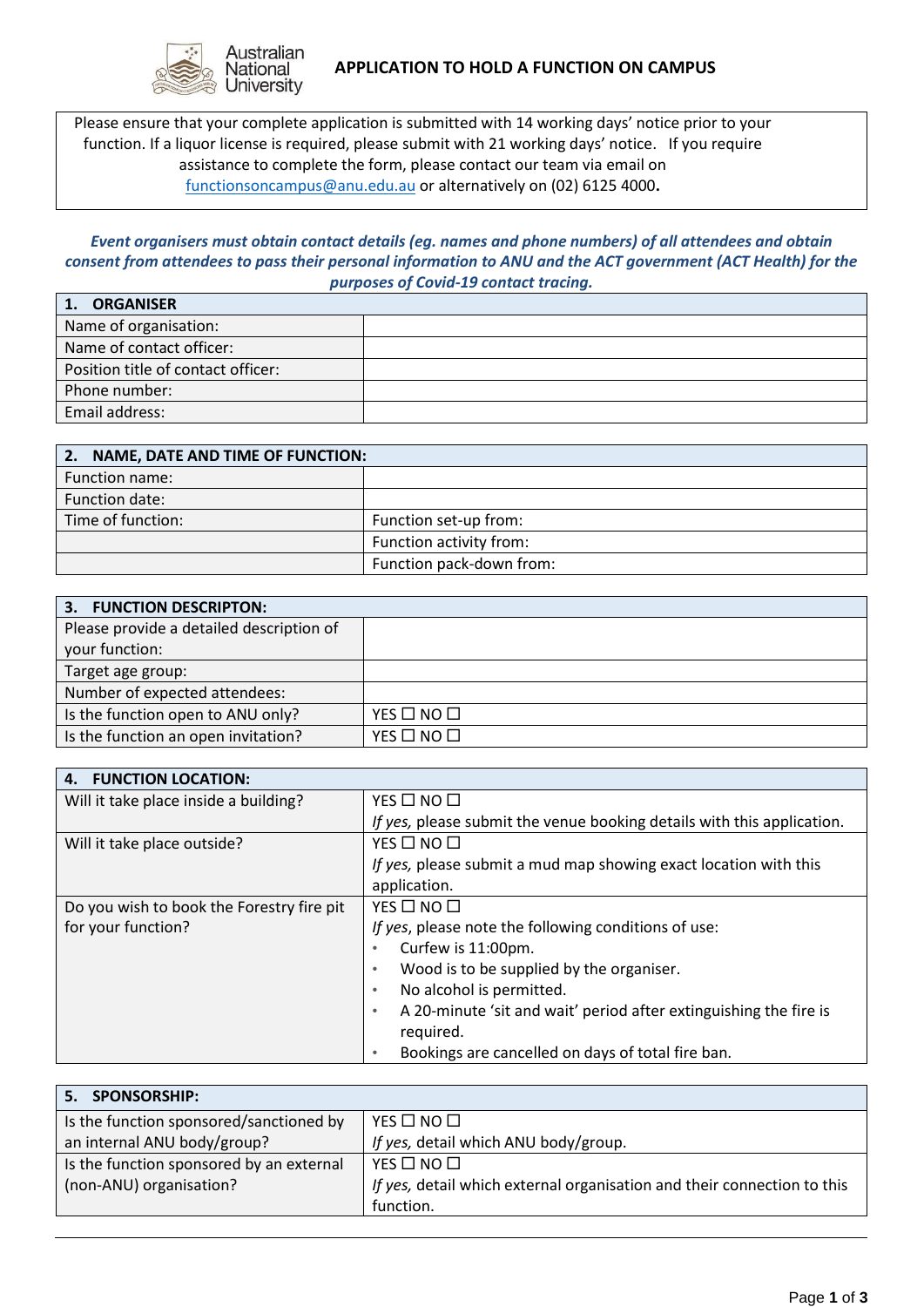

| 6. ADVERTISING:                           |                                                                                                                                                     |
|-------------------------------------------|-----------------------------------------------------------------------------------------------------------------------------------------------------|
| Will you advertise this function on       | $YES \Box NO \Box$                                                                                                                                  |
| campus?                                   | If yes, please submit a copy of all advertising with this application. No<br>advertising is permitted to occur before function approval is granted. |
| Does your advertising use the ANU logo,   | $YES \Box NO \Box$                                                                                                                                  |
| or refer to the University (other than an | If yes, please seek prior approval from the Marketing and                                                                                           |
| address)?                                 | Communications Office.                                                                                                                              |
| Do you wish to advertise the sale or      | $YES \Box NO \Box$                                                                                                                                  |
| supply of liquor?                         | If yes, please submit a copy of all advertising with this application.                                                                              |
|                                           | Refer to the ANU Liquor Statute 2015 for information regarding                                                                                      |
|                                           | advertising restrictions that may apply.                                                                                                            |

| 7. MUSIC / FILM SCREENING / NOISE:       |                                                             |
|------------------------------------------|-------------------------------------------------------------|
| Will the function include music or the   | $YES$ $\Box$ $NO$ $\Box$                                    |
| generation of noise?                     |                                                             |
| Will the event include a film screening? | $YES$ $\Box$ $NO$ $\Box$                                    |
|                                          | If yes, please ensure you comply with the correct licensing |
|                                          | requirements.                                               |

| 8. FOOD:                                |                                                                     |
|-----------------------------------------|---------------------------------------------------------------------|
| Will food be provided as part of the    | YES □ NO □                                                          |
| function?                               | If yes, please submit a Certificate of Currency (Public Liability   |
|                                         | Insurance) for all external food providers with this application. A |
|                                         | minimum of \$20million PLI is required.                             |
| Will you be using a portable gas BBQ or | $YES \Box NO \Box$                                                  |
| LP gas cylinder BBQ?                    | If yes, please refer to the Portable Gas BBQ and LP Gas Cylinder    |
|                                         | <b>Operating Procedures and Pre-Assembly Safety Check.</b>          |
| Do you wish to book a fixed BBQ on      | YES $\square$ NO $\square$                                          |
| campus?                                 | If yes, please indicate which barbeque you wish to book:            |
|                                         | $\Box$ Willows Oval (North Rd – book through ANU Sport)             |
|                                         | $\Box$ Menzies Oval (cnr Garran and Fellows Rd)                     |
|                                         | $\Box$ South Oval (next to China in the World building)             |
|                                         | $\Box$ Copland Courtyard (LF Crisp building #26)                    |
|                                         | $\Box$ Fellows Oval (cnr Denis Winston Walk and Sullivans Creek)    |

| LIQUOR:<br>9.                             |                                                                         |
|-------------------------------------------|-------------------------------------------------------------------------|
| Do you wish to apply to sell or supply    | $YES \Box NO \Box$                                                      |
| liquor at the function?                   | If yes, please read the ANU Liquor Statute 2015.                        |
|                                           | Approval to sell or supply liquor will only be confirmed when the       |
|                                           | function application is endorsed in writing by the Director, Facilities |
|                                           | and Services.                                                           |
| Will an external provider/caterer provide | $YES \Box NO \Box$                                                      |
| the liquor?                               | If yes, a liquor permit for your function may be required.              |

| <b>10. THIRD PARTY CONTRACTORS:</b>      |                                                                         |
|------------------------------------------|-------------------------------------------------------------------------|
| Will third party contractors (other than | YES $\square$ NO $\square$                                              |
| food and liquor caterers) provide a      | If yes, please submit a copy of their Certificate of Currency with this |
| service at the function?                 | application and ensure they complete the contractor induction.          |

| 11. ADDITIONAL SERVICES/APPROVALS:    |                 |
|---------------------------------------|-----------------|
| Do you require additional services or | コ Power         |
| approvals for your function?          | $\Box$ Lighting |